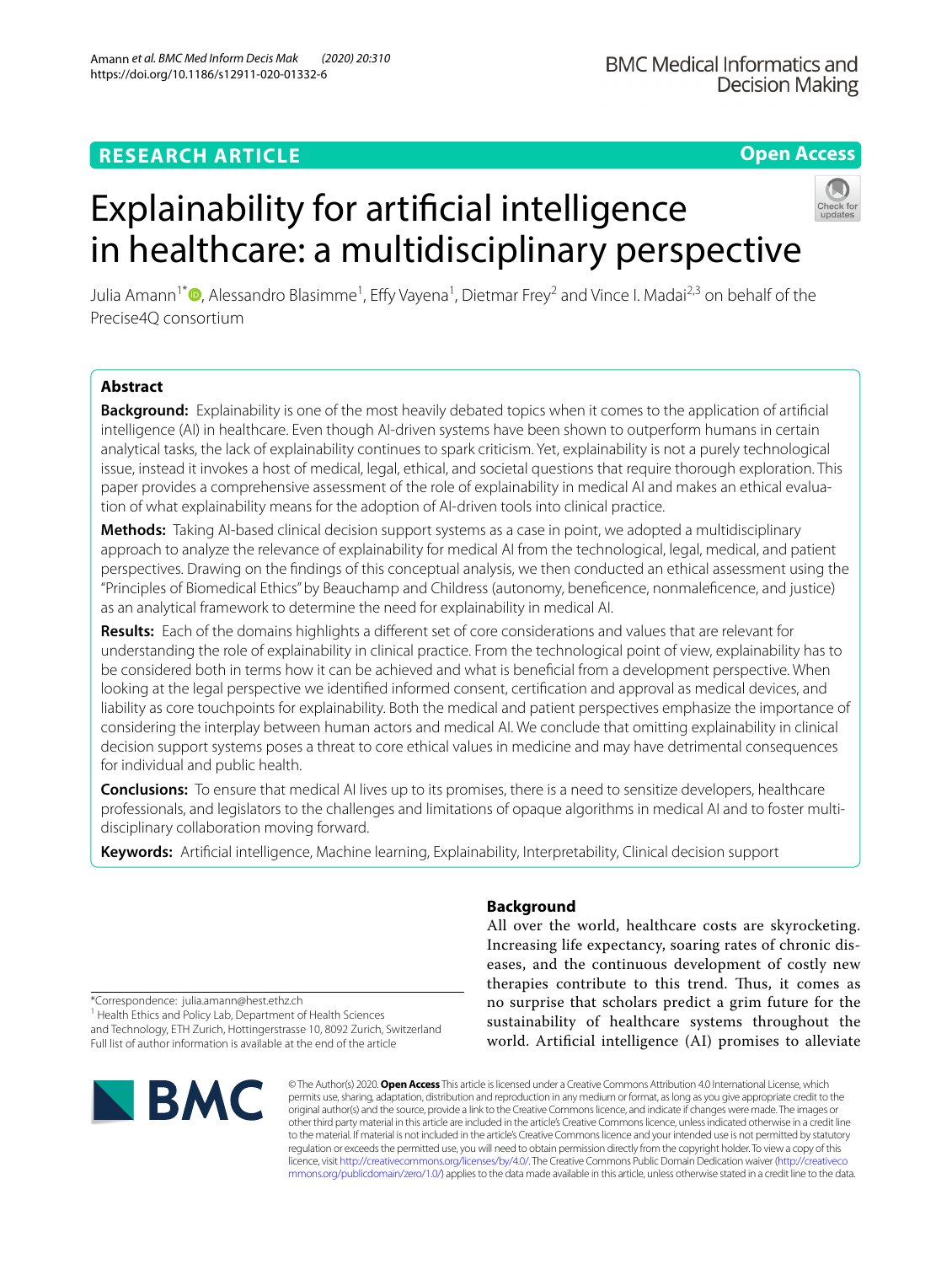the impact of these developments by improving healthcare and making it more cost-efective [[1\]](#page-7-0). In clinical practice, AI often comes in the form of clinical decision support systems (CDSS), assisting clinicians in diagnosis of disease and treatment decisions. Where conventional CDSS match the characteristics of individual patients to an existing knowledge base, AI-based CDSSs apply AI models trained on data from patients matching the use-case at hand. Yet, despite its undeniable potential, AI is not a universal solution. As history has shown, technological progress always goes hand in hand with novel questions and signifcant challenges. Some of these challenges are tied to the technical properties of AI, others relate to the legal, medical, and patient perspectives, making it necessary to adopt a multidisciplinary perspective.

In this paper, we take such a multidisciplinary view on a major medical AI challenge: explainability. In its essence, explainability can be understood as a characteristic of an AI-driven system allowing a person to reconstruct why a certain AI came up with the presented predictions. An important point to note here is that explainability has many facets and, unfortunately, the terminology of explainability is not well defned. Other terms such as interpretability and/or transparency are often used synonymously [\[2,](#page-7-1) [3\]](#page-7-2). We thus simply refer to explainability or explainable AI throughout the manuscript and add the necessary context for understanding.

Explainability is a heavily debated topic with farreaching implications that extend beyond the technical properties of AI. Even though research indicates that AI algorithms can outperform humans in certain analytical tasks (e.g. pattern recognition in imaging), the lack of explainability has been criticized in the medical domain [[4\]](#page-7-3). Legal and ethical uncertainties surrounding this issue may impede progress and prevent novel technologies from fulflling their potential to improve patient and population health. Yet, without thorough consideration of the role of explainability in medical AI, these technologies may forgo core ethical and professional principles, disregard regulatory issues, and cause considerable harm [[5\]](#page-8-0).

To contribute to the discourse on explainable AI in medicine, this paper seeks to draw attention to the interdisciplinary nature of explainability and its implications for the future of healthcare. In particular, our work focuses on the relevance of explainability for CDSS. The originality of our work lies in the fact that we look at explainability from multiple perspectives that are often regarded as independent and separable from each other. This paper has two central aims:  $(1)$  to provide a comprehensive assessment of the role of explainability in CDSS for use in clinical practice and; (2) to make an ethical evaluation of what explainability means for the adoption of AI-driven tools into clinical practice.

#### **Methods**

Taking AI-based CDSS as a case in point, we discuss the relevance of explainability for medical AI from the technological, legal, medical, and patient perspective. To this end, we performed a conceptual analysis of the pertinent literature on explainable AI in these domains. In our analysis, we aimed to identify aspects relevant to determining the necessity and role of explainability for each domain, respectively. Drawing on these diferent perspectives, we then conclude by distilling the ethical implications of explainability for the future use of AI in the healthcare setting. We do the latter by examining explainability against the four ethical principles of autonomy, benefcence, non-malefcence, and justice.

#### **Results**

#### **The technological perspective**

From the technological perspective, we will explore two issues. First, what explainability methods are and, second, where they are applied in medical AI development.

With regards to methodology, explainability can either be an inherent characteristic of an algorithm or can be approximated by other methods  $[2]$  $[2]$ . The latter is highly important for methods that have until recently been labeled as "black-box models" such as artifcial neural network (ANN) models. To explain their predictions, however, numerous methods exist today [[6\]](#page-8-1). Importantly, however, inherent explainability will, in general, be more accurate than methods that only approximate explainability  $[2]$  $[2]$ . This can be attributed to the complex characteristics of many modern machine learning methods. In ANNs, for example, the inner workings of sometimes millions of weights between artifcial neurons need to be interpreted in a way that humans can understand. Thus, contrasting methods with inherent explainability have a crucial advantage. However, these methods are usually also traditional methods, such as linear or logistic regression. For many use cases, there is an inferiority of these traditional methods in performance compared to mod-ern state-of-the-art methods such as ANNs [\[7](#page-8-2)]. Thus, there is a trade-of between performance and explainability, and this trade-off is a big challenge for the developers of clinical decision support systems. It should be noted that some assume that this trade-of does not exist in reality, but it is a mere artifact of suboptimal modelling approaches, as pointed out by Rudin et al. [\[2](#page-7-1)]. While the work of Rudin et al. is important to raise attention to the shortcomings of approximating explainability methods, it is likely that some approximating methods, in contrast to the notion of  $[2]$  $[2]$ , have value given the complex nature of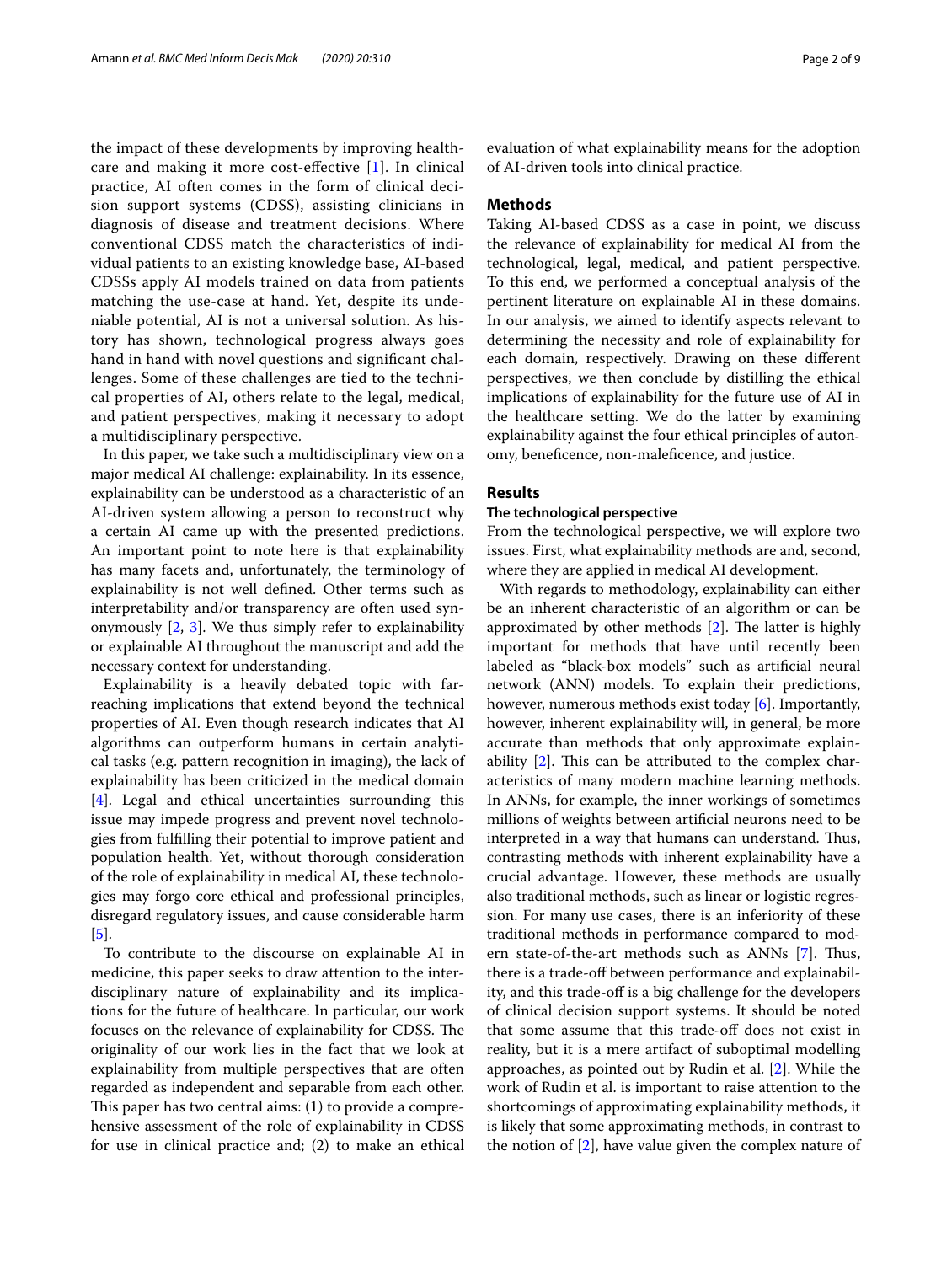explaining machine learning models. Additionally, while we can make the qualitative assessment that inherent explainability is likely better than approximated explainability, there exist only exploratory initial attempts to rank explainability methods quantitatively [[8\]](#page-8-3). Notwithstanding, for many applications—and generally in AI product development—there is a de facto preference for modern algorithms such as ANNs. Additionally, it cannot be ruled out that for some applications such modern methods do exhibit actual higher performance. This necessitates to critically assess explainability methods further, both with regards to technical development, e.g. for methods ranking and optimization of methods for certain inputs, and with regards to the role of explainability from a multiple stakeholder view as done in the current work.

From the development point-of-view, explainability will regularly be helpful for developers to sanity check their AI models beyond mere performance. For example, it is highly benefcial to rule out that the prediction performance is based on meta-data rather than the data itself. A famous non-medical example was the classifcation task to discern between huskies and wolves, where the prediction was solely driven by the identifcation of a snowy background rather than real diferences between huskies and wolves  $[9]$  $[9]$ . This phenomenon is also called a "Clever Hans" phenomenon [[10\]](#page-8-5). Clever Hans phenomena are also found in medicine. An example is the model developed by researchers from Mount Sinai hospital which performed very well in distinguishing highrisk patients from non-high-risk patients based on x-ray imaging. However, when the tool was applied outside of Mount Sinai, the performance plummeted. As it turned out the AI model did not learn clinically relevant information from the images. In analogy to the snowy background in the example introduced above, the prediction was based on hardware related meta-data tied to the specifc x-ray machine that was used to image the highrisk ICU patients exclusively at Mount Sinai  $[11]$  $[11]$ . Thus, the system was able to distinguish only which machine was used for imaging and not the risk of the patients. Explainability methods allow developers to identify these types of errors before AI tools go into clinical validation and the certifcation process, as the Clever Hans predictors (snowy background, hardware information) would be identifed as prediction relevant by the explainability methods rather than meaningful features from a domain perspective. This saves time and development costs. It should be noted that explainability methods aimed at developers to provide insight into their models have diferent prerequisites than systems aimed at technologically unsavvy end-users such as clinical doctors and patients. For developers, these methods can be more complex in their approach and visualization.

#### **The legal perspective**

From the legal perspective, the question arises if and, if yes, to what extent explainability in AI is legally required. Taking the cue from other felds such as public administration, transparency and traceability have to meet even higher standards when it comes to health care and the individual patient [\[12\]](#page-8-7). As shown above, artifcial intelligence approaches such as machine learning and deep learning have the potential to signifcantly advance the quality of health care. Identifying patterns in diagnostics, anomaly detection and, in the end, providing decision support are already changing standards of care and clinical practice. To fully exploit these opportunities for improving patients' outcomes and saving lives by advancing detection, prevention, and treatment of diseases, the sensitive issues of data privacy and security, patient consent, and autonomy have to be fully considered. This means that from a legal perspective, data—its acquisition, storage, transfer, processing, and analysis—will have to comply with all laws, regulations and further legal requirements. In addition, the law and its interpretation and implementation have to constantly adapt to the evolving state-of-the-art in technology [\[13](#page-8-8)]. Even when fulflling all of these rather obvious requirements the question remains if the application of AI-driven solutions and tools demand explainability. In other words, do doctors and patients need information not only about the results that are provided but also about the characteristics and features these results are based upon, and the respective underlying assumptions. And, might the necessary inclusion of other stakeholders require an understanding and explainability of algorithms and models.

From a Western legal point-of-view, we identifed three core felds for explainability: (1) Informed consent, (2) Certifcation and approval as medical devices (acc. to Food and Drug Administration/FDA and Medical Device Regulation/MDR) and (3) Liability.

Personal health data may be only processed by law after the individual consents to its use. In the absence of general laws facilitating the use of personal data and information, this informed consent is the standard for today's use of patient data in AI applications  $[14]$ . This is particularly challenging since the consent has to be specifed in advance, i.e. the purpose of the given project and its aims have to be outlined. The natural advantage of AI is that it does not necessitate pre-selection of features and can identify novel patterns or fnd new biomarkers. If restricted to specifc purposes—as required for informed consent—this unique advantage might not be fully exploitable. For obtaining informed consent for diagnostic procedures or interventions the law requires individual and comprehensive information about and understanding of these processes. In the case of AI-based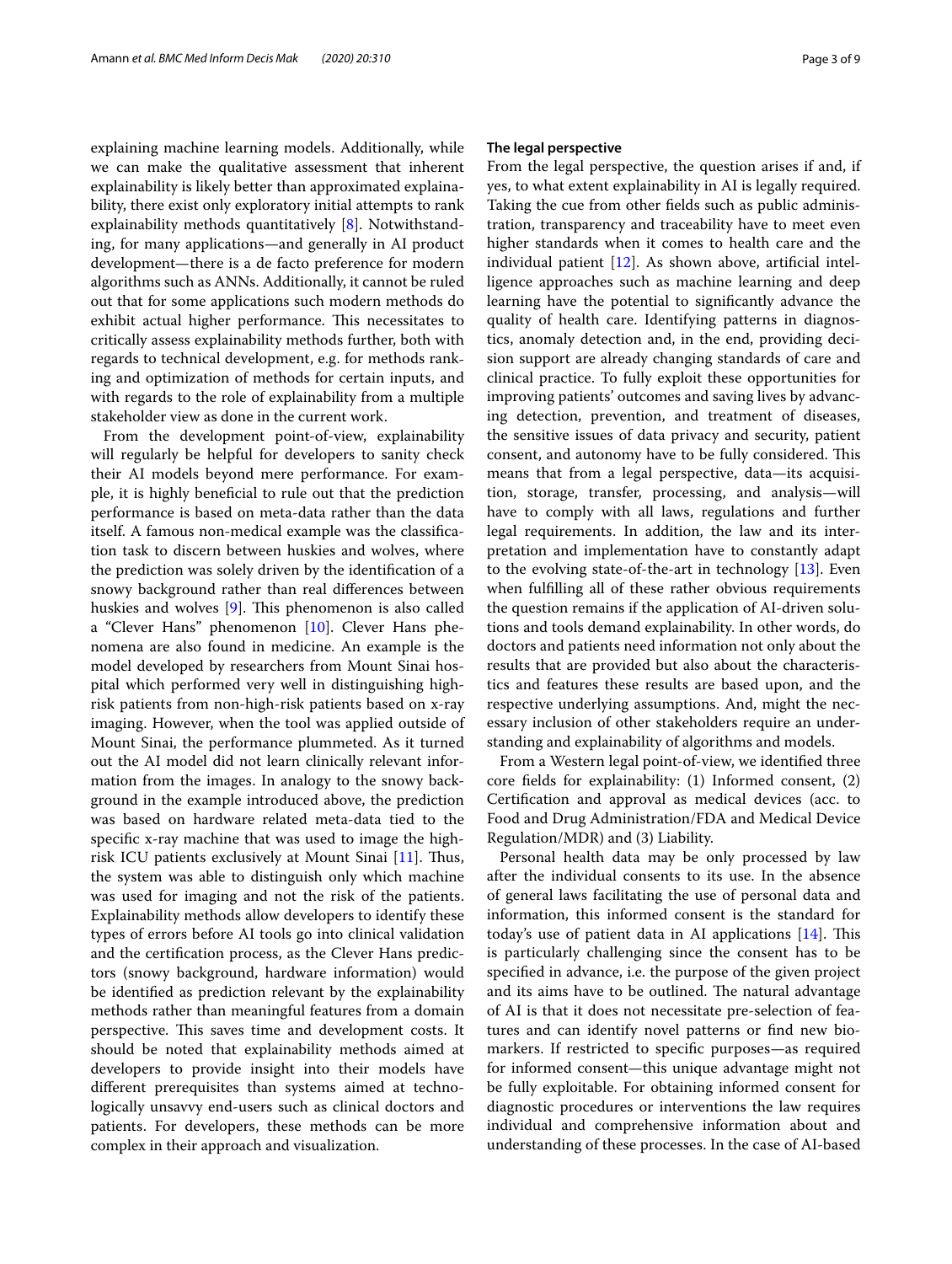decision support, the underlying processes and algorithms have therefore to be explained to the individual patient. Just like in the case of obtaining consent for undergoing an MR imaging procedure, the patient might not necessarily need to know every detail but certainly has to be informed about core principles, and especially the risks. Yet, contrary to an MR imaging procedure, physicians are unable to provide this type of information for an opaque CDSS. What physicians should at least be able to provide are explanations around two principles: (1) the agent view of AI, i.e. what it takes as input; what it does with the environment; and what it produces as output, and (2) explaining the training of the mapping which produces the output by letting it learn from examples which encompasses unsupervised, supervised, and reinforcement learning. Yet, it is important to note that for AI-based CDSS the extent of the information is a priori highly difficult to define, has to be adjusted to the respective use case, and will certainly need clarifcation from the legislative bodies. For this, a framework for defning the "right" level of explainability, as Beaudouin et al. put it [[15\]](#page-8-10), should be developed. Clearly, this also raises important questions about the role and tasks of physicians, underscoring the need for tailored training and professional development in the area of medical AI.

With regard to certifcation and approval as medical devices, the respective bodies have been slow to introduce requirements for explainable AI and its implications on the development and marketing of products. In a recent discussion paper, the FDA facilitates in its total product lifecycle approach (TPLC) the constant development and improvement of AI-based medical products. Explainability is not mentioned but an "Appropriate level of transparency (clarity) of the output and the algorithm aimed at users" is required  $[16]$  $[16]$ . This is mainly aimed at the functions of the software and its modifcations over time. The MDR does not specifically regulate the need for explainability with regard to medical devices that use artifcial intelligence and machine learning in particular. However, also here, the need for accountability and transparency are set and the evolution of xAI might lead the legislative and the notifed bodies to change the regulations and their interpretation accordingly.

In conclusion, both FDA and MDR are currently rather vaguely requiring explainability, i.e. information for traceability, transparency, and explainability of development of ML/DL models that inform medical treatment. Most certainly, these requirements will be defned more precisely in the future mandating producers of AI-based medical devices/software to provide insight into the training and testing of the models, the data, and the overall development processes. We would also like to mention that there is a current debate on whether the General Data Protection Regulation (GDPR) in the European Union requires the use of explainable AI in tools working with patient data [\[17](#page-8-12), [18\]](#page-8-13). Also here, it cannot be ruled out that the currently ambiguous phrasings will be amended in favor of one that promotes explainability in the future.

Finally, the question arises, to what extent the patient has to be made aware that treatment decisions such as those derived by a clinical decision support system might rely on AI and the legal and litigation question if the physician adhered to the recommendation or overruled the machine. For the US, as Cohen laid out, there is currently no clear-cut answer to what extent the integration of ML/ DL into clinical decision-making has to be disclosed with regard to liability  $[14]$  $[14]$ . Hacker et al. argue that legally it is likely that explainability will be a prerequisite from a contract and tort law perspective where doctors may have to use a certain tool to avoid the threat of a medical malpractice lawsuit  $[17]$  $[17]$ . The final answer to this lies with the courts, however, and will be given rather sooner than later as an increasing number of AI-based systems will be in use.

Taken together, the legal implications of introducing AI technologies into health care are signifcant and the constant confict between innovation and regulation needs careful orchestration. Potentially life-saving just as new cancer medication or antibiotics, AI-based decision support needs guidelines and legal crash barriers to avoid existential infringement on patients' rights and autonomy. Explainability is an essential quality in this context and we would argue that performance is only sufficient in cases, where it is not possible to provide explainability. Overall, there is a strong need for explainability in legal aspects and opening the black box has become essential and will prove to be the watershed moment for the application of AI in medicine.

#### **The medical perspective**

From the medical perspective, the frst consideration is what distinguishes AI-based clinical decision support from established diagnostic tools, such as advanced laboratory testing for example? Especially as they do exhibit considerable overlaps: Both can provide results used for CDSSs, for both performance is a key issue, and their results are documentable. We also understand the inner working of laboratory testing, as it is often the case with other diagnostic tests, such as imaging, so they would not be regarded as black box methods. On the other hand, for these methods we cannot explain the result of any individual test. This makes it evident that from a medical perspective, we need to distinguish two levels of explainability. First level explainability allows us to understand how the system arrives at conclusions in general.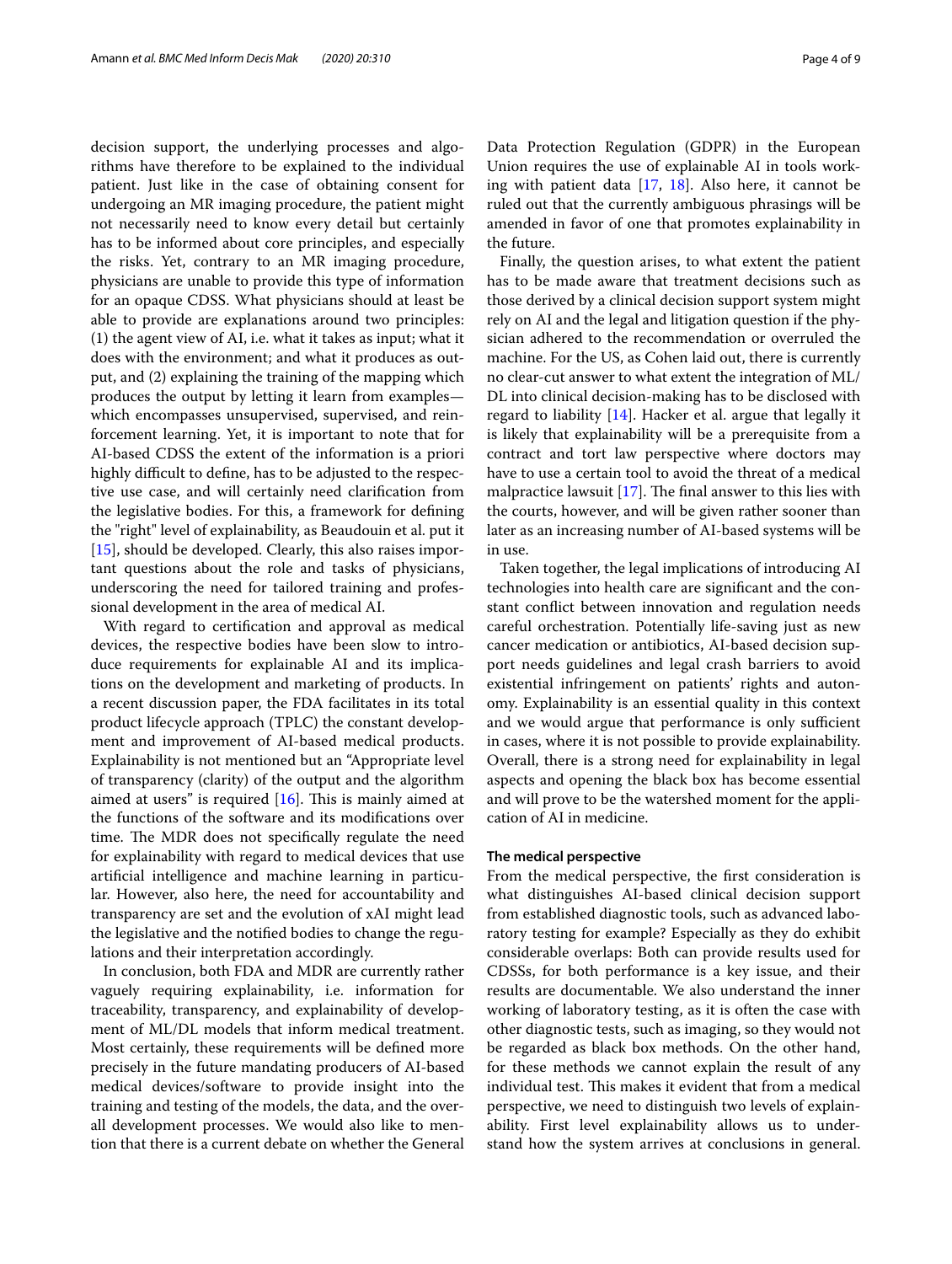In analogy to laboratory testing, where we know which biological and biochemical reactions lead to the results, we can provide feature importance rankings that explain which inputs are important for the AI-based CDSSs. Second level explainability allows us to identify which features were important for an individual prediction. Individual predictions can be safe-checked for patterns that might indicate a false prediction, e.g. in case of unusual feature distribution in an out-of-sample case. This second level explainability will regularly be available for AI-based CDSS but not for other diagnostic tests. This also has implications for the presentation of explainability results to doctors (and patients). Depending on the clinical use case and the risk attributed to that particular use case, first level explanations might be sufficient, whereas other use cases will regularly require second level explanations to safe-guard patients.

To date, clinical validation is currently the frst widely discussed requirement for a medical AI system. Explainability is often only considered on second thought. The reason for this seems obvious: Medical AI systems and especially CDSSs, whether AI-powered or not, have to undergo a rigorous validation process to meet regulatory standards and achieve medical certifcation [\[1\]](#page-7-0). Once this process is completed successfully, there is proof that the system can perform in the highly heterogeneous real-world clinical setting. Here, it is important to understand how clinical validation is measured. A common performance indicator is prediction performance, often referred to as prediction accuracy. Diferent measures exist for prediction accuracy, tailored to certain usecases, but their common characteristic is that they refect the prediction quality and thus general clinical usefulness of a model. Thus, one of the main goals of model development is to increase prediction performance and provide low error rates. And, indeed, AI-powered systems have been shown to produce overall lower error rates than traditional methods [[19–](#page-8-14)[21\]](#page-8-15).

Despite all efforts, however, AI systems cannot provide perfect accuracy owing to diferent sources of error. For one, because of naturally imperfect datasets in medicine (e.g. due to noise or recording errors), it is basically impossible to develop a model without *any* errors. These errors are random errors. Thus, there will always be certain cases of false positive and false negative predictions. For another, a particularly important source of error is AI bias. AI bias leads to systematic errors, a systematic deviation from the expected prediction behavior of the AI tool. Ideally, the data used for training fully represent the population in which the AI tool is later applied. A major goal of AI in healthcare product development is to approximate this ideal state via thorough clinical validation and development on heterogeneous data sources [[1\]](#page-7-0). While this ensures that AI bias can be reduced to a minimum, it will still be almost impossible to generate AI tools without *any* trace of bias. If bias is present, then there will be prediction errors in patients not representing the training sample. Taken together, both random and systematic sum up to the total number of errors that physicians and patients will encounter in the clinical setting, even when a fully validated high-performing AI system is used.

This is why, from a medical point-of-view, not only clinical validation but also explainability plays an instrumental role in the clinical setting. Explainability enables the resolution of disagreement between an AI system and human experts, no matter on whose side the error in judgment is situated. It should be noted that this will succeed mostly in cases of systematic error, of AI bias, rather than in cases of random error. Random errors are much harder to identify and will likely go unnoticed in case of agreement between the tool and the physician or will lead to situations of disagreement between the tool and the physician. This situation is discussed in the ethical considerations section. Explainability results are usually represented visually or through natural language explanations. Both show the clinicians how diferent factors contributed to the fnal recommendation. In other words, explainability can assist clinicians in evaluating the recommendations provided by a system based on their experience and clinical judgment. This allows them to make an informed decision whether or not to rely on the system's recommendations and can, consequently, strengthen their trust in the system. Particularly in cases where the CDSS produces recommendations that are strongly out of line with a clinician's expectations, explainability allows verifcation whether the parameters taken into account by the system make sense from a clinical point-of-view. By laying open the inner workings of the CDSS, explainability can, thus, assist clinicians in identifying false positives and false negatives more easily. As clinicians identify instances in which the system performs poorly, they can report these cases back to developers to foster quality assurance and product improvement. Given these considerations, explainability may be a key driver for the uptake of AI-driven CDSS in clinical practice, as trust in these systems is not yet established [\[22,](#page-8-16) [23\]](#page-8-17). Here, it is important to note that any use of AI-based CDSS may infuence a physician in reaching a decision. It will, therefore, be of critical importance to establish transparent documentation on how recommendations were derived.

#### **The patient perspective**

Looking at the issue of explainability from the patient perspective raises the question of whether the use of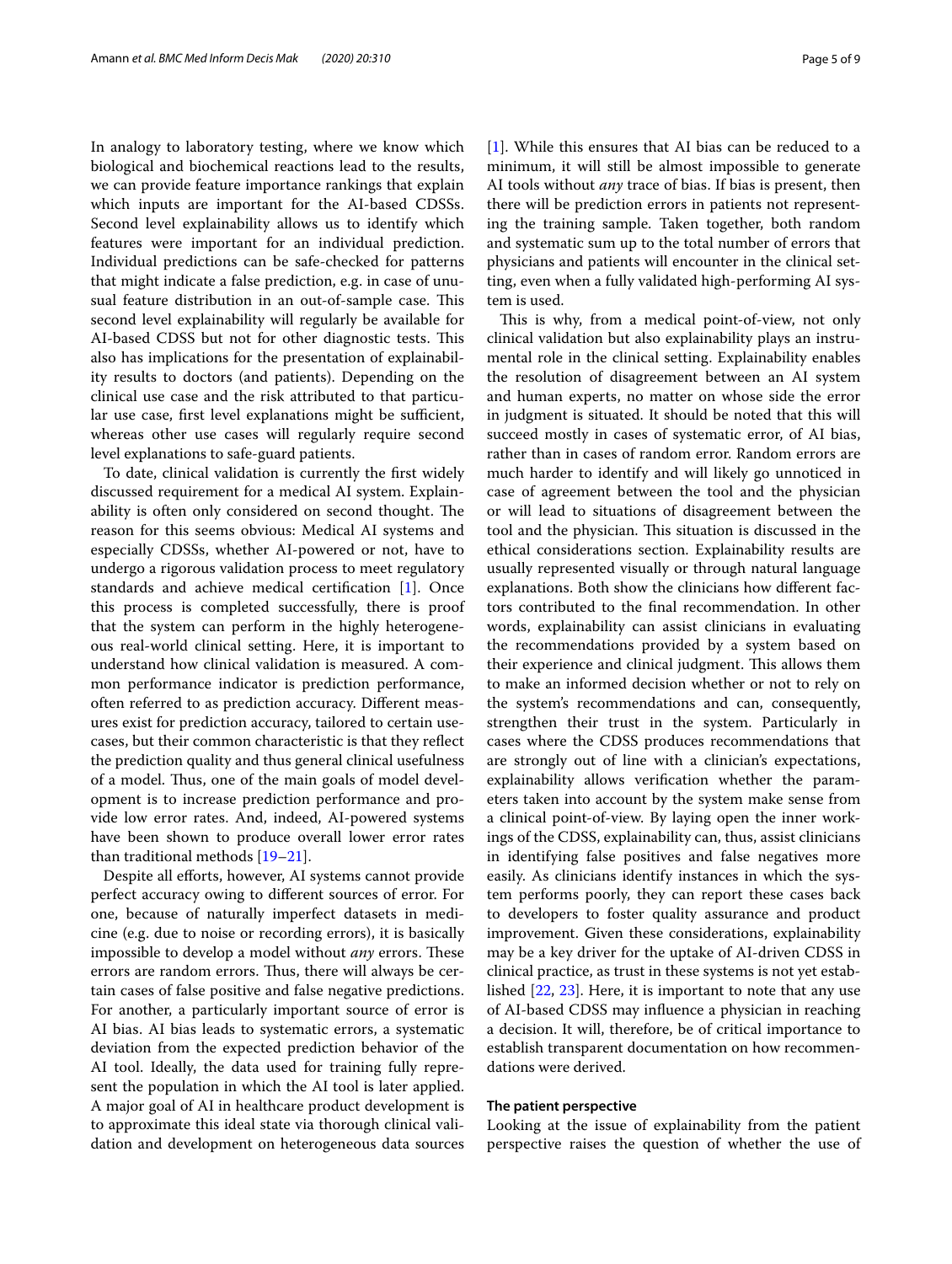AI-powered decision aids is compatible with the inherent values of patient-centered care. Patient-centered care aims to be responsive to and respectful of individual patients' values and needs [[24\]](#page-8-18). It considers patients as active partners in the care process, emphasizing their right to choice and control over medical decisions. A key component of patient-centered care is shared decisionmaking aimed at identifying the treatment best suited to the individual patients' situation [\[25,](#page-8-19) [26\]](#page-8-20). It involves an open conversation between the patient and the clinician, where the clinician informs the patient about the potential risks and benefts of available courses of action and the patient discusses their values and priorities [[27,](#page-8-21) [28](#page-8-22)].

Several evidence-based tools have been developed to facilitate shared decision-making, among them, socalled conversation aids [[29](#page-8-23)]. Unlike patient decision aids (which are used by the patient in preparation prior to the clinical encounter), conversation aids are designed for use within the clinical encounter to guide the patient and clinician through the shared decision-making process [[28,](#page-8-22) [30\]](#page-8-24). They incorporate established medical facts about their conditions and, by synthesizing available information, they can help patients to understand their individual risks and outcomes, to explore the available options, and to determine which course of action best fts their goals and priorities [[30–](#page-8-24)[32](#page-8-25)]. So, what if individual risk was not calculated using established risk prediction models but instead relied on a validated, yet not explainable, datadriven approach? Would it make a diference from the patient's perspective? Seeking to address these questions, it was recently argued that so-called 'black-box medicine' conficts with core ideals of patient-centered medicine [[33\]](#page-8-26). Since clinicians are no longer able to fully comprehend the inner workings and calculations of the decision aid they are not able to explain to the patient how certain outcomes or recommendations were derived [\[33](#page-8-26)].

Explainability can address this issue by providing clinicians and patients with a personalized conversation aid that is based on the patient's individual characteristics and risk factors. By simulating the impact of diferent treatment or lifestyle interventions, an explainable AI decision aid could help to raise patients' choice awareness and support clinicians in eliciting patient values and preferences [\[34\]](#page-8-27). As described previously, explainability provides a visual representation or natural language explanation of how diferent factors contributed to the fnal risk assessment. Yet, to interpret system-derived explanations and probabilities, patients rely on the clinician's ability to understand and convey these explanations in a way that is accurate and understandable. If used appropriately, explainable AI decision support systems may not only contribute to patients feeling more knowledgeable and better informed but could also promote more accurate risk perceptions [[34,](#page-8-27) [35\]](#page-8-28). This may, in turn, boost patients' motivation to engage in shared decisionmaking and to act upon risk-relevant information [\[35\]](#page-8-28).

#### **Ethical implications**

With the increasing penetration of AI-powered systems in healthcare, there is a necessity to explore the ethical issues accompanying this imminent paradigm shift. A commonly applied and well-ftting ethical framework when assessing biomedical ethical challenges are the "Principles of Biomedical Ethics" by Beauchamp and Childress [\[36,](#page-8-29) [37](#page-8-30)] introducing four key principles: autonomy, beneficence, nonmaleficence, and justice [\[36](#page-8-29)]. While principlism is not the only available bioethical framework, it is a very useful basic practical framework with high acceptance both in research and medical settings  $[36-38]$  $[36-38]$  $[36-38]$ . Thus, in the following, we assess explainability with regards to the aforementioned four principles.

Concerning *autonomy*, explainability has implications for patients and physicians alike [[31\]](#page-8-32). One of the major safeguards of patients' autonomy is represented by informed consent, that is an autonomous, generally written authorization with which the patient grants a doctor his or her permission to perform a given medical act [\[39](#page-8-33)]. Proper informed consent is premised upon exhaustive and understandable information regarding the nature and risks of a medical procedure, and lack of undue interference with the patient's voluntary decision to undergo the procedure. At the moment, an ethical consensus has not yet emerged as to whether disclosing the use of an opaque medical AI algorithm should be a mandatory requirement of informed consent. A failure to disclose the use of an opaque AI system may undermine patients' autonomy and negatively impact the doctor-patient relationship, jeopardizing patients' trust, and might violate the compliance with clinical recommendations. If the patient were to fnd out in hindsight that a clinician's recommendation was derived from an opaque AI system, this may lead the patient to not only challenge the recommendation but might also lead to a justifed request for explanation—which in the case of an opaque system, the clinician would not be able to provide. Opaque medical AI can, therefore, represent an obstacle to the provision of accurate information and thus potentially jeopardize informed consent. Appropriate ethical and explainability standards are therefore important to safeguard the autonomy-preserving function of informed consent.

Attention should be paid to the risk that the introduction of opaque AI into medical decision making may foster paternalism by limiting opportunities for patients to express their expectations and preferences regarding medical procedures [[39\]](#page-8-33). A necessary prerequisite for shared decision making is full autonomy of the patient,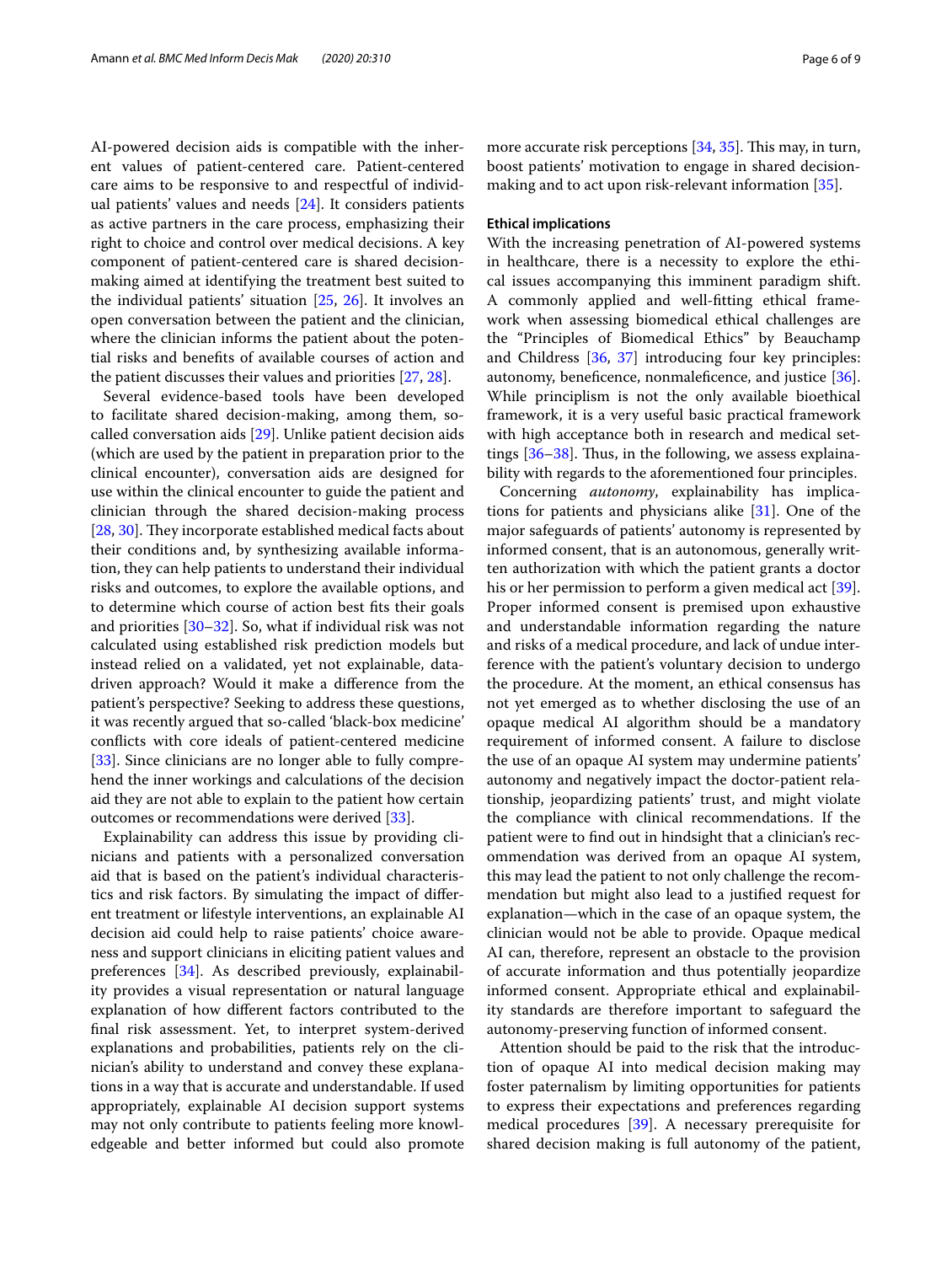but full autonomy can only be achieved if the patient is presented with a range of meaningful options to choose from [[40\]](#page-8-34). In this respect, patients' opportunities to exert their autonomy regarding medical procedures get reduced as opaque AI becomes more central to medical decision making. In particular, the challenge that arises with opaque CDSS is that it remains unclear whether and how patient values and preferences are accounted for by the model. This state of affairs could be addressed by means of "value-fexible" AI that provides diferent options for the patient  $[41]$  $[41]$ . We further argue that explainability is a necessary step towards value-fexible AI. The patient needs to be able to understand which variables play an important role in the inner workings of the AI system to determine—with the aid of the doctor whether the goals and weighting of the AI system align with their values or not. For example, AI systems primed for "survival" as the outcome might not be aligned with the value of patients for whom a "reduction of sufering" is more important  $[41]$  $[41]$ . Lastly, when a choice is made, patients need to be able to trust an AI system to decide with confdence and autonomy to follow its guidance  $[42]$  $[42]$ . This is not possible when the AI model is opaque. Therefore, explainability is—both from the physician's and patient's point-of-view—an ethical prerequisite for systems supporting critical medical decision making.

While the principles of *benefcence* and *non-malefcence* are related, they nonetheless shed light on diferent aspects, also with regards to explainability. Benefcence urges physicians to maximize patient benefts. When applying AI-based systems, physicians are thus expected to use the tools in a manner that promotes the optimal outcome for the respective patient. Yet, to provide patients with the most appropriate options to promote their health and wellbeing, physicians need to be able to use the full capabilities of the system. This implies that physicians have knowledge of the system beyond a robotic application in a certain clinical use case, allowing them to refect on the system's output. For physicians, explainability in the form of visualizations or natural language explanations enables confdent clinical decisions instead of having to simply trust an automated output. They can critically assess the system-derived outcomes and make their own judgments whether the results seem trustworthy or not. This allows them to adapt predictions and recommendations to individual circumstances where necessary. As such, clinicians can not only reduce the risk of eliciting false hope or creating false despair but can also flag potentially inappropriate interventions using their clinical judgment  $[43]$  $[43]$  $[43]$ . This is especially important when we imagine a situation where a physician and an AI system are in disagreement, a situation that is not easily resolved [[42\]](#page-8-36). Fundamentally, this is a question of epistemic authority, and it is unclear how physicians should decide whether they can trust the epistemic authority of a black box model enough to defer to its decision [[42](#page-8-36)]. Grote et al. [\[42](#page-8-36)] argue that in the case of opaque AI there is not enough epistemic support for deference. Moreover, they further argue that confronted with a black-box system, clinical decision support might not enhance the capabilities of physicians, but rather limit them. Here, physicians might be forced into "defensive medicine" where they dogmatically follow the output of the machine to avoid being questioned or held accountable [[42\]](#page-8-36). Such a situation would cause a serious threat to physician autonomy. Additionally, physicians will rarely have the time to perform an in-depth analysis of why their clinical judgement is in disagreement with the AI system. Thus, looking merely at a performance output is not sufficient in the clinical context. The optimal outcome for all patients can only be expected with healthcare staff that can make informed decisions when to apply an AI-powered CDSS and how to interpret its results. It is thus hard to imagine how benefcence in the context of medical AI can be fulflled with any "black box" application.

The need for explainability is also evident when assessing the principle of non-malefcence in the context of medical AI. Non-malefcence states that physicians have a fundamental duty not to harm their patients either intentionally or through excessive or inappropriate use of medical means. Why is performance not enough? It has been argued that a black box medical AI-based only on validated maximized performance is ethically justifable even if the causal mechanisms behind a given AI-pre-scribed intervention remain opaque to the clinician [\[44](#page-8-38)]. Reliance on anecdotal or purely experiential evidence about the efficacy of a given treatment is indeed still quite common in medicine. Yet this is no excuse to forego explanations as a major requirement of sound clinical judgment when such an explanation is indeed possible. Recent progress in elucidating at least the principal features of AI models, while not providing full mechanistic explanations of AI-decisions, create a prima facie ethical obligation to reduce opacity and increase the interpretability of medical AI. Failure to do so would mean intentionally undermining a physician's capacity to control for possible misclassifcations of individual clinical cases due, for instance, to excessive bias or variance in training datasets. We thus conclude that also with regards to benefcence and non-malefcence, explainability is a necessary characteristic of clinically applied AI systems.

The principle of *justice* postulates that people should have equal access to the benefts of medical progress without ethically unjustifed discrimination of any particular individuals or social group [\[36](#page-8-29)]. Some AI systems,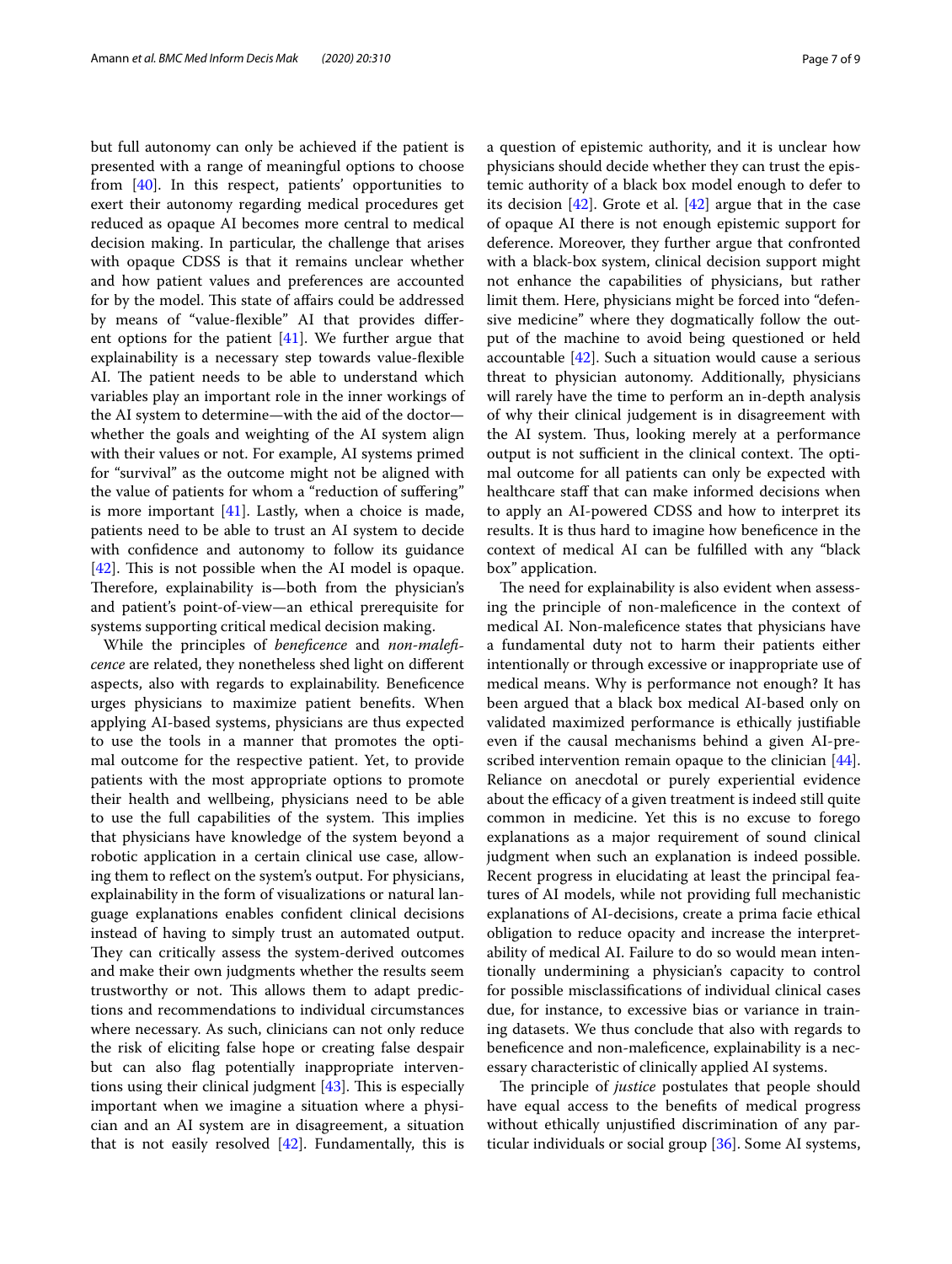however, violate this principle. Recently, for example, Obermeyer et al. reported on a medical AI system discriminating against people of color [\[5\]](#page-8-0). Explainability can support developers and clinicians to detect and correct such biases—a major potential source for injustice—ideally at the early stage of AI development and validation, e.g. by identifcation of important features indicating a bias in the model. However, for explainability to fulfll this purpose, the relevant stakeholder groups must be sensitized to the risk of bias and its potential consequences for individuals' health and wellbeing. At times, it might be tempting to prioritize accuracy and simply refrain from investing resources into developing explainable AI. Yet to ensure that AI-powered decision support systems realize their potential, developers, and clinicians need to be attentive to the potential faws and limitations of these new tools. Thus, also from the justice perspective, explainability becomes an ethical prerequisite for the development and application of AI-based clinical decision support.

### **Conclusion**

In this paper, we explored the role of explainable AI in clinical decision support systems from the technological, legal, medical, and patient perspectives. In doing so, we have shown that explainability is a multifaceted concept that has far-reaching implications for the various stakeholder groups involved. Medical AI poses challenges to developers, medical professionals, and legislators as it requires a reconsideration of roles and responsibilities. Based on our analysis, we consider explainability a necessary requirement to address these challenges in a sustainable manner that is compatible with professional norms and values.

Notably, a move towards opaque algorithms in CDSS may inadvertently lead to a revival of paternalistic concepts of care that relegate patients to passive spectators in the medical decision-making process. It might also bring forward a new type of medicine where physicians become slaves to the tool's output to avoid legal and medical repercussions. And, last but not least, opaque systems might provoke a faulty allocation of resources violating their just distribution. In this paper, we have argued that explainability can help to ensure that patients remain at the center of care and that together with clinicians they can make informed and autonomous decisions about their health. Moreover, explainability can promote the just distribution of available resources.

We conclude that omitting explainability in clinical decision support systems poses a threat to core ethical values in medicine and may have detrimental consequences for individual and public health. Further work is needed to sensitize developers, healthcare

professionals, and legislators to the challenges and limitations of opaque algorithms in medical AI and to foster multidisciplinary collaboration to tackle these challenges with joined forces.

#### **Abbreviations**

AI: Artifcial intelligence; ANN: Artifcial neural network; CDSS: Clinical decision support system; FDA: Food and Drug Administration; GDPR: General Data Protection Regulation; ICU: Intensive care unit; MDR: Medical Device Regulation; TPLC: Total product lifecycle approach.

#### **Acknowledgements**

The authors would like to thank Dr. Nora A. Tahy for review of the manuscript.

#### **Authors' contributions**

JA: Conceptualization; analysis, writing—original draft; writing—review and editing. AB: analysis; writing—original draft; writing—review and editing. EV: analysis; writing—original draft; writing—review and editing. DF: analysis; writing—original draft; writing—review and editing. VIM: conceptualization; analysis, writing—original draft; Writing—review and editing. All authors read and approved the fnal manuscript.

#### **Funding**

This research has received funding from the European Union's Horizon 2020 research and innovation programme under grant agreement No. 777107 (PRECISE4Q). The funding body had no role in the study design, the collection, analysis, and interpretation of the data nor the preparation of the manuscript.

#### **Availability of data and materials**

Not applicable.

#### **Ethics approval and consent to participate**

Not applicable.

#### **Consent for publication**

Not applicable.

#### **Competing interests**

The authors declare no competing interests.

#### **Author details**

<sup>1</sup> Health Ethics and Policy Lab, Department of Health Sciences and Technology, ETH Zurich, Hottingerstrasse 10, 8092 Zurich, Switzerland. <sup>2</sup> Charité Lab for Artifcial Intelligence in Medicine—CLAIM, Charité - Universitätsmedizin Berlin, Berlin, Germany. 3 School of Computing and Digital Technology, Faculty of Computing, Engineering and the Built Environment, Birmingham City University, Birmingham, UK.

#### Received: 22 July 2020 Accepted: 15 November 2020 Published online: 30 November 2020

#### **References**

- <span id="page-7-0"></span>1. Higgins D, Madai VI. From bit to bedside: a practical framework for artifcial intelligence product development in healthcare. Adv Intell Syst. 2020;2:2000052.
- <span id="page-7-1"></span>2. Rudin C. Stop explaining black box machine learning models for high stakes decisions and use interpretable models instead. Nat Mach Intell. 2019;1:206–15.
- <span id="page-7-2"></span>3. Doran D, Schulz S, Besold TR. What does explainable AI really mean? A new conceptualization of perspectives. ArXiv171000794 Cs. 2017. <http://arxiv.org/abs/1710.00794>. Accessed 3 Sept 2019.
- <span id="page-7-3"></span>4. Shortlife EH, Sepúlveda MJ. Clinical decision support in the era of artifcial intelligence. JAMA. 2018;320:2199–200.